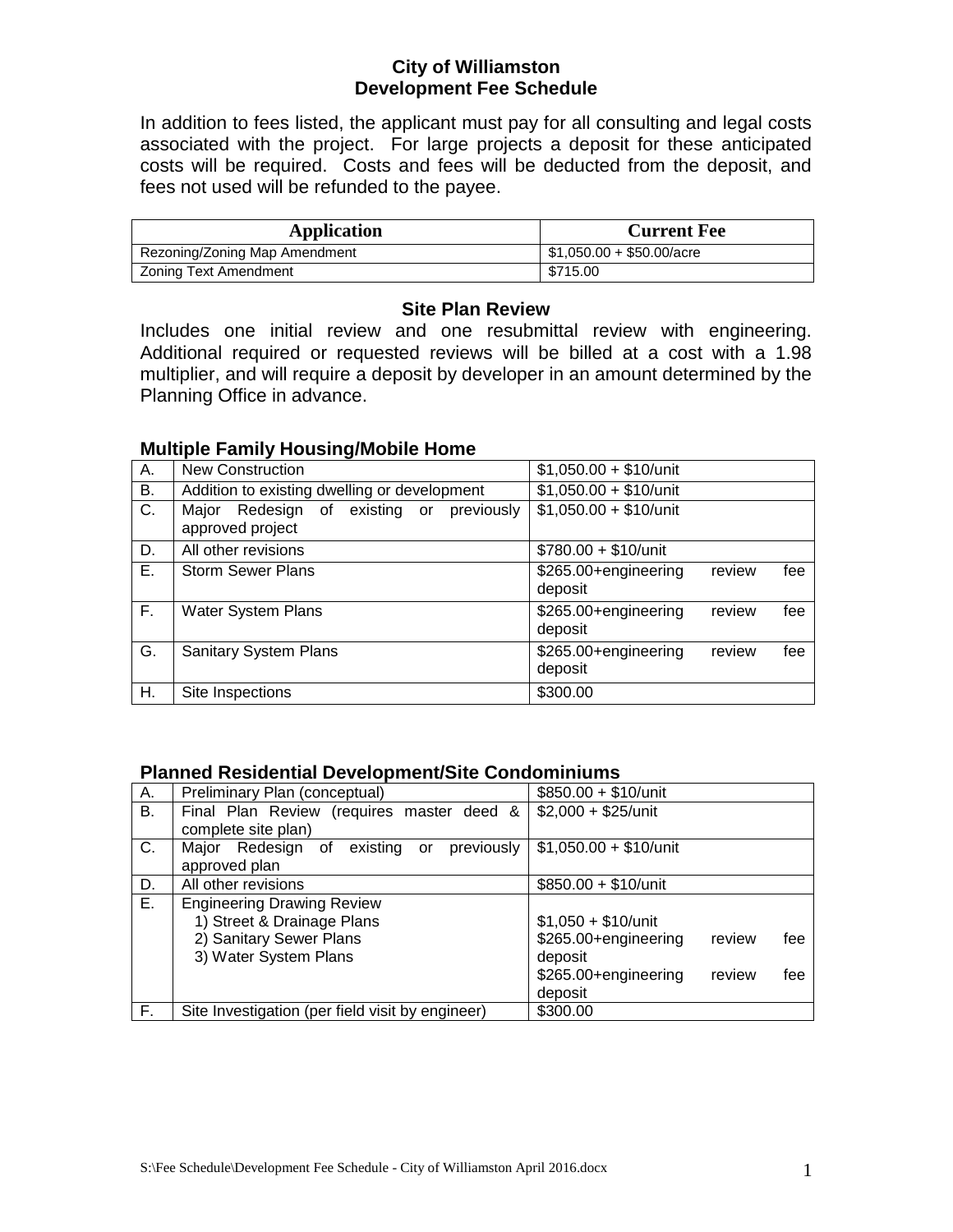## **City of Williamston Development Fee Schedule**

# **Office/Commercial/Industrial Current Fee**

| А. | <b>New Construction</b>                                                         | $$1,050.00 + $40/ \text{acre}$                           |
|----|---------------------------------------------------------------------------------|----------------------------------------------------------|
| В. | Additions to Existing Building or Development                                   | $$800.00 + $40/ \text{acre}$                             |
| C. | Major Redesign to Existing Development or<br><b>Previously Approved Project</b> | $$1,050.00 + $40/ \text{acre}$                           |
| D. | All other revisions                                                             | $$265.00 + $40/ \text{acre}$                             |
| Е. | New Use in Existing Building                                                    | $$265.00 + $40/acre + engineering$<br>review fee deposit |
| F. | Site Inspection                                                                 | \$300.00                                                 |

## **Subdivision Review/Plat Review**

| А. | Initial Meeting for Conceptual Presentation   | \$200.00 + engineering review fee<br>deposit |
|----|-----------------------------------------------|----------------------------------------------|
| В. | <b>Tentative Approval of Preliminary Plat</b> | $$1,050.00 + $10/$ lot                       |
| C. | Final Approval of Preliminary Plat            | $$1,050.00 + $10/$ lot                       |
| D. | <b>Engineering Drawings Review</b>            |                                              |
|    | <b>Street &amp; Drainage Plans</b><br>1)      | $$1,050.00 + $12$ /lot                       |
|    | 2) Sanitary Sewer Plans                       | $$265.00 + engineering$ review fee           |
|    | <b>Water System Plans</b><br>3)               | deposit                                      |
|    |                                               | $$265.00 + engineering$ review fee           |
|    |                                               | deposit                                      |
| Е. | Final Plat Approval                           | $$2,000.00 + $20$ /lot & engineering fee     |
|    | Includes:                                     | deposit                                      |
|    | Plat Check & Grading<br>1)                    |                                              |
|    | <b>Sanitary Sewer Inspection</b><br>2)        |                                              |
|    | Water System Inspection<br>3)                 |                                              |
|    | Surety Release Inspection (one)<br>4)         | Additional required at \$350/visit           |

# **Special Land Use Permit**

| А. | 3 acres or less                                   | \$525.00 + engineering review fee<br>deposit                   |
|----|---------------------------------------------------|----------------------------------------------------------------|
| В. | Greater than 3 acres                              | $$525.00 + $50/acre + engineering$<br>review fee               |
| C. | Modifications to existing Special Land Use Permit | $\frac{1}{2}$ original fee + engineering review<br>fee deposit |
| D. | Extensions to original application                | $\frac{1}{2}$ original fee + engineering review<br>fee deposit |
| Ε. | Swimming Pool Permit                              | \$225.00                                                       |
| F. | Natural Area Permit (approved on 08-08-11)        | \$100                                                          |